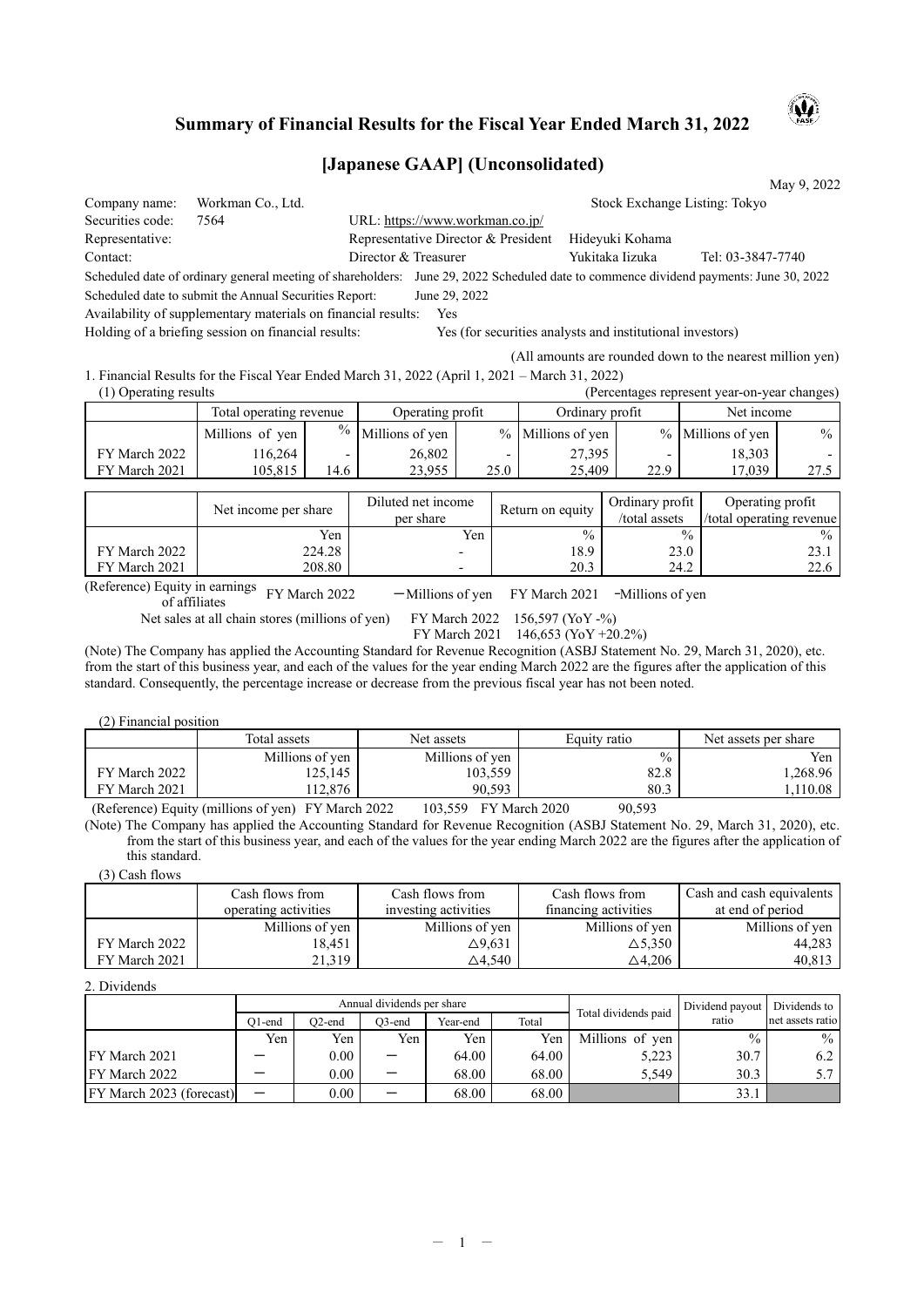3. Forecast of Financial Results for the Fiscal Year Ending March 31, 2023 (April 1, 2022 – March 31, 2023)

# (Percentages represent year-on-year changes)

| $\mu$ or contages represent $\mu$ can only can enumple, |                         |      |                  |              |                     |              |                     |                 |                      |
|---------------------------------------------------------|-------------------------|------|------------------|--------------|---------------------|--------------|---------------------|-----------------|----------------------|
|                                                         | Total operating revenue |      | Operating profit |              | Ordinary profit     |              | Net income          |                 | Net income per share |
|                                                         | Millions of ven         | $\%$ | Millions of ven  |              | $%$ Millions of ven |              | $%$ Millions of ven | $\frac{0}{0}$   | Yen                  |
| $ O2$ (cumulative)                                      | 59.971                  |      | 1.867            | $\Delta$ 5.9 | 12.179              | ∆5.5         | 7.602               | $\Delta$ 5.0    | 93.15                |
| Full year                                               | 124.110                 | 6.7  | 24.461           | $\Delta$ 8.7 | 25.063              | $\Delta$ 8.5 | 16.782              | $\triangle$ 8.3 | 205.65               |

(Reference) Net sales at all chain stores (millions of yen) Q2 (cumulative) 79,995 (YoY change 8.5%)

Full year (cumulative) 166,690 (YoY change 6.4%)

※ Notes

(1) Changes in accounting policies, and accounting-based estimates and restatement

| Changes in accounting policies, and accounting-based estimates and restatement |      |
|--------------------------------------------------------------------------------|------|
| (1) Changes in accounting policies due to revisions in accounting standards:   | Yea  |
| (2) Changes in accounting policies other than $(1)$ above:                     | None |
| (3) Changes in accounting-based estimates:                                     | None |

④ Restatements: None

(2) Number of outstanding shares (common shares)

| $\left(1\right)$ | Number of shares outstanding at the end<br>of period (including treasury shares) | FY March 2022 | 81,846,816 shares | FY March 2021 | 81,846,816 shares |
|------------------|----------------------------------------------------------------------------------|---------------|-------------------|---------------|-------------------|
| (2)              | Number of treasury shares at the end of<br>period                                | FY March 2022 | 236,434 shares    | FY March 2021 | 236,384 shares    |
| (3)              | Average number of shares outstanding<br>during the period                        | FY March 2022 | 81,610,382 shares | FY March 2021 | 81,610,432 shares |

※ The Summary of Financial Results is not subject to audit by certified public accountants or auditing corporations.

#### ※ Explanation regarding the appropriate use of the forecast of financial results and other special notes (Cautionary statements with respect to forward-looking statements)

Forward-looking statements in this material, including forecasts of financial results, are based on information currently available to the Company and certain assumptions judged to be rational, and the Company does not warrant their achievement. Actual financial results may differ significantly from these forecasts for a number of factors. For matters related to forecasts of financial results, please see 1. Overview of Operating Results (4) Outlook on page 6 of Summary of Financial Results (Attachment).

(Availability of supplementary materials on financial results)

Supplementary materials on financial results are disclosed on TDnet on Monday, May 9, 2022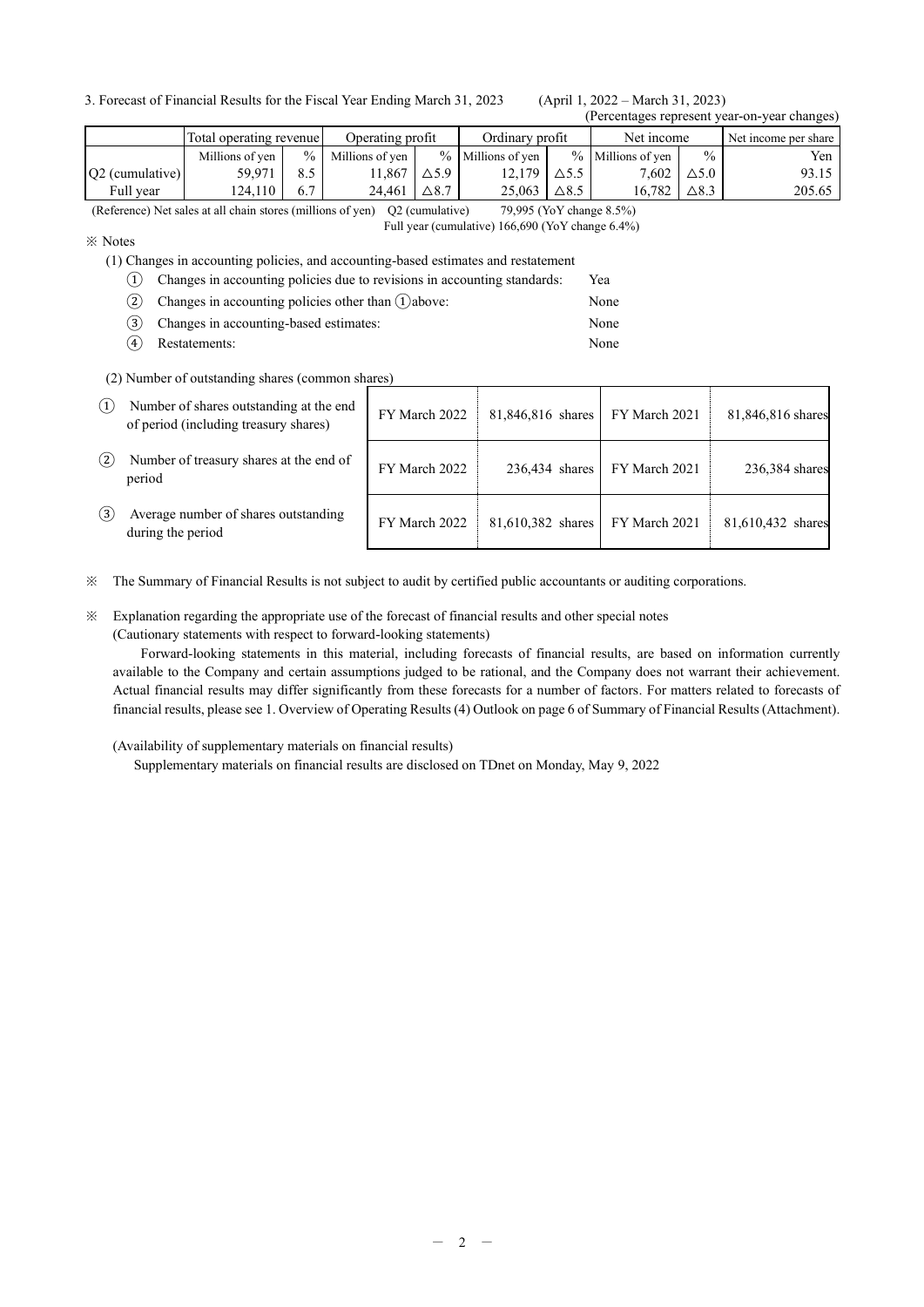## Financial Statements and Principal Notes

(1) Balance Sheet

```
(Millions of yen)
```
Fiscal Year Ended March 31, 2021 Fiscal Year Ended March 31, 2022

| Assets                                             |                   |                   |
|----------------------------------------------------|-------------------|-------------------|
| Current assets                                     |                   |                   |
| Cash and deposits                                  | 57,813            | 64,283            |
| Accounts receivable-trade                          | 798               | 1,213             |
| Accounts receivable-due to franchise stores        | 11,884            | 11,944            |
| Merchandise                                        | 14,077            | 15,257            |
| Inventory goods                                    | 21                | 25                |
| Prepaid expenses                                   | 123               | 144               |
| Accounts receivable-other                          | 38                | 32                |
| Guarantee deposits to be recovered within one year | 362               | 389               |
| Other                                              | 577               | 977               |
| Allowance for doubtful accounts                    | $\triangle$ 1     | $\Delta 1$        |
| Total current assets                               | 85,696            | 94,266            |
| Non-current assets                                 |                   |                   |
| Tangible non-current assets                        |                   |                   |
| <b>Buildings</b>                                   | 17,557            | 22,084            |
| Accumulated depreciation                           | $\triangle 6,832$ | $\triangle 7,417$ |
| Buildings (net)                                    | 10,725            | 14,666            |
| Structures                                         | 4,065             | 4,612             |
| Accumulated depreciation                           | $\triangle$ 2,348 | $\triangle$ 2,487 |
| Structures (net)                                   | 1,716             | 2,125             |
| Vehicles                                           | 115               | 133               |
| Accumulated depreciation                           | $\triangle$ 44    | $\Delta72$        |
| Vehicles (net)                                     | 71                | 60                |
| Tools, furniture and fixtures                      | 3,670             | 4,294             |
| Accumulated depreciation                           | $\triangle$ 1,591 | $\triangle$ 1,883 |
| Tools, furniture and fixtures (net)                | 2,078             | 2,411             |
| Land                                               | 3,990             | 4,003             |
| Lease assets                                       | 1,664             | 1,664             |
| Accumulated depreciation                           | $\Delta$ 916      | $\triangle$ 1,025 |
| Lease assets (net)                                 | 748               | 639               |
| Construction in progress                           | 771               | 42                |
| Total tangible non-current assets                  | 20,101            | 23,949            |
| Intangible non-current assets                      |                   |                   |
| Trademark rights                                   | $\overline{2}$    | $\mathbf{1}$      |
| Telephone subscription rights                      | 44                | 44                |
| Software                                           | 722               | 771               |
| Other                                              | 0                 | $\mathbf{0}$      |
|                                                    | 769               | 818               |
| Total intangible non-current assets                |                   |                   |
| Investment and other assets                        |                   |                   |
| Investment securities                              | 3<br>$\mathbf{0}$ | 1                 |
| Capital                                            |                   | $\mathbf{0}$      |
| Long-term prepaid expenses<br>Deferred tax assets  | 608               | 661               |
|                                                    | 1,336             | 1,273             |
| Guarantee deposits                                 | 4,349             | 4,165             |
| Other<br>Allowance for doubtful accounts           | 15                | 9                 |
|                                                    | $\Delta 5$        | $\Delta 0$        |
| Total investment and other assets                  | 6,307             | 6,110             |
| Total non-current assets                           | 27,179            | 30,878            |
| Total assets                                       | 112,876           | 125,145           |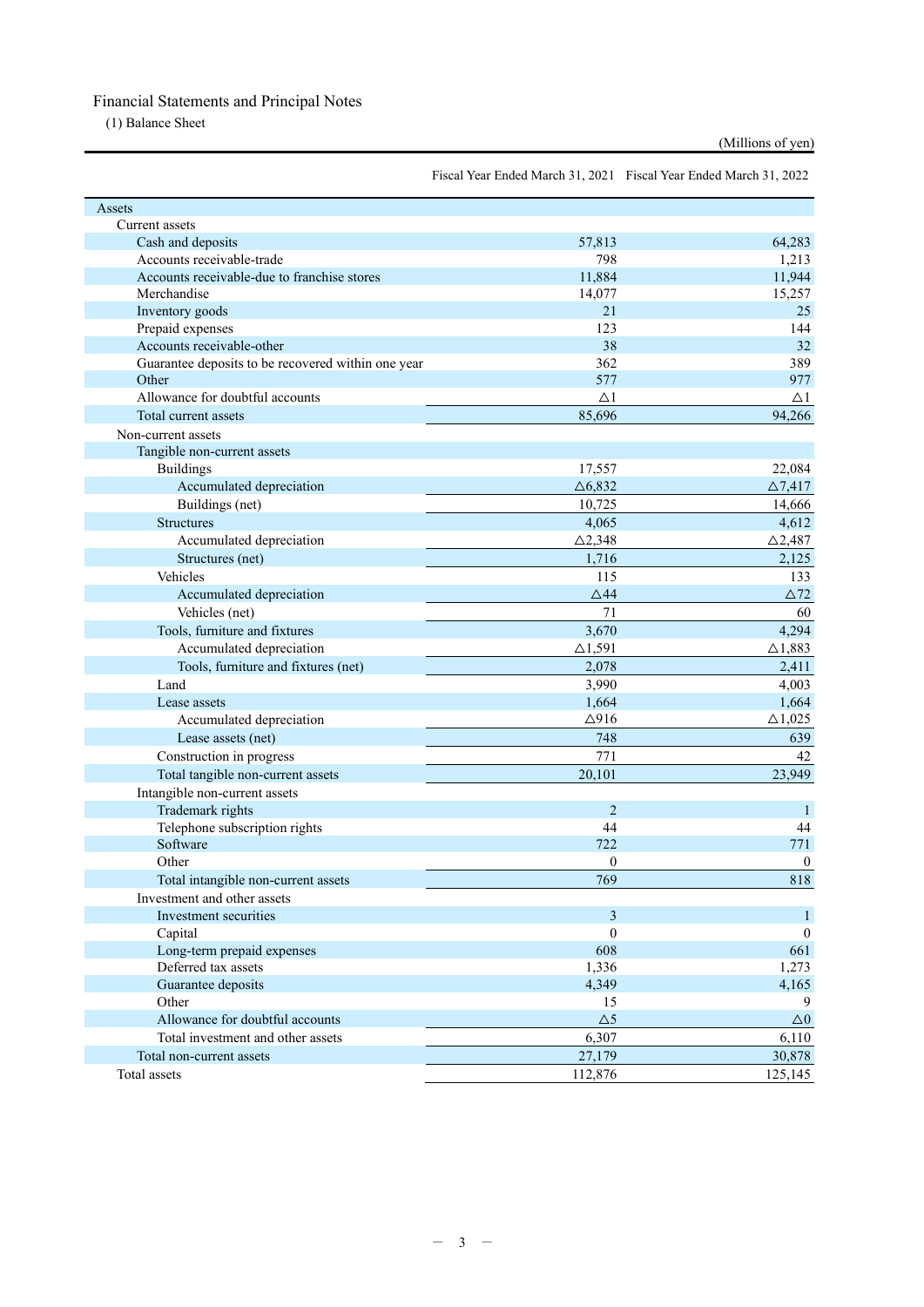Fiscal Year Ended March 31, 2021 Fiscal Year Ended March 31, 2022

| Liabilities                                           |              |          |
|-------------------------------------------------------|--------------|----------|
| Current liabilities                                   |              |          |
| Accounts payable-trade                                | 3,939        | 4.857    |
| Accounts payable to franchise stores                  | 1,850        | 1,983    |
| Due to franchise stores                               | 155          | 252      |
| Short-term borrowings                                 | 1,350        | 1,350    |
| Lease obligations                                     | 130          | 137      |
| Accounts payable-other                                | 3,944        | 2,906    |
| Corporate income taxes payable                        | 5,575        | 4,960    |
| Consumption taxes payable                             | 1,409        | 505      |
| Expenses payable                                      | 505          | 560      |
| Contract liabilities                                  |              | 189      |
| Advances received                                     | 14           | $\equiv$ |
| Deposits received                                     | 44           | 52       |
| Provisions for executive bonuses                      | 37           | 35       |
| Accumulated impairment loss on leased assets          | $\theta$     |          |
| Other                                                 | 131          | 106      |
| Total current liabilities                             | 19.090       | 17,897   |
| Non-current liabilities                               |              |          |
| Contract liabilities                                  |              | 390      |
| Lease obligations                                     | 847          | 710      |
| Long-term guarantee deposits received                 | 898          | 938      |
| Asset retirement obligations                          | 1,446        | 1,649    |
| Total non-current liabilities                         | 3,191        | 3,687    |
| <b>Total liabilities</b>                              | 22,282       | 21,585   |
| Net assets                                            |              |          |
| Shareholders' equity                                  |              |          |
| Capital stock                                         | 1,622        | 1,622    |
| Capital surplus                                       |              |          |
| Legal capital surplus                                 | 1,342        | 1,342    |
| Total capital surplus                                 | 1,342        | 1.342    |
| Retained earnings                                     |              |          |
| Legal retained earnings                               | 178          | 178      |
| Other regained earnings                               |              |          |
| General reserve                                       | 23,150       | 23,150   |
| Retained earnings brought forward                     | 63,999       | 76,669   |
| Total retained earnings                               | 87,327       | 99.997   |
| Treasury shares                                       | $\Delta 67$  | ∆67      |
| Total shareholders' equity                            | 90,225       | 102,896  |
| Valuation and translation adjustments                 |              |          |
| Valuation difference on available-for-sale securities | $\mathbf{1}$ |          |
|                                                       | 367          |          |
| Deferred gains or losses on hedges                    | 368          | 663      |
| Total valuation and translation adjustments           |              | 663      |
| Total net assets                                      | 90,593       | 103,559  |
| Total liabilities and net assets                      | 112,876      | 125,145  |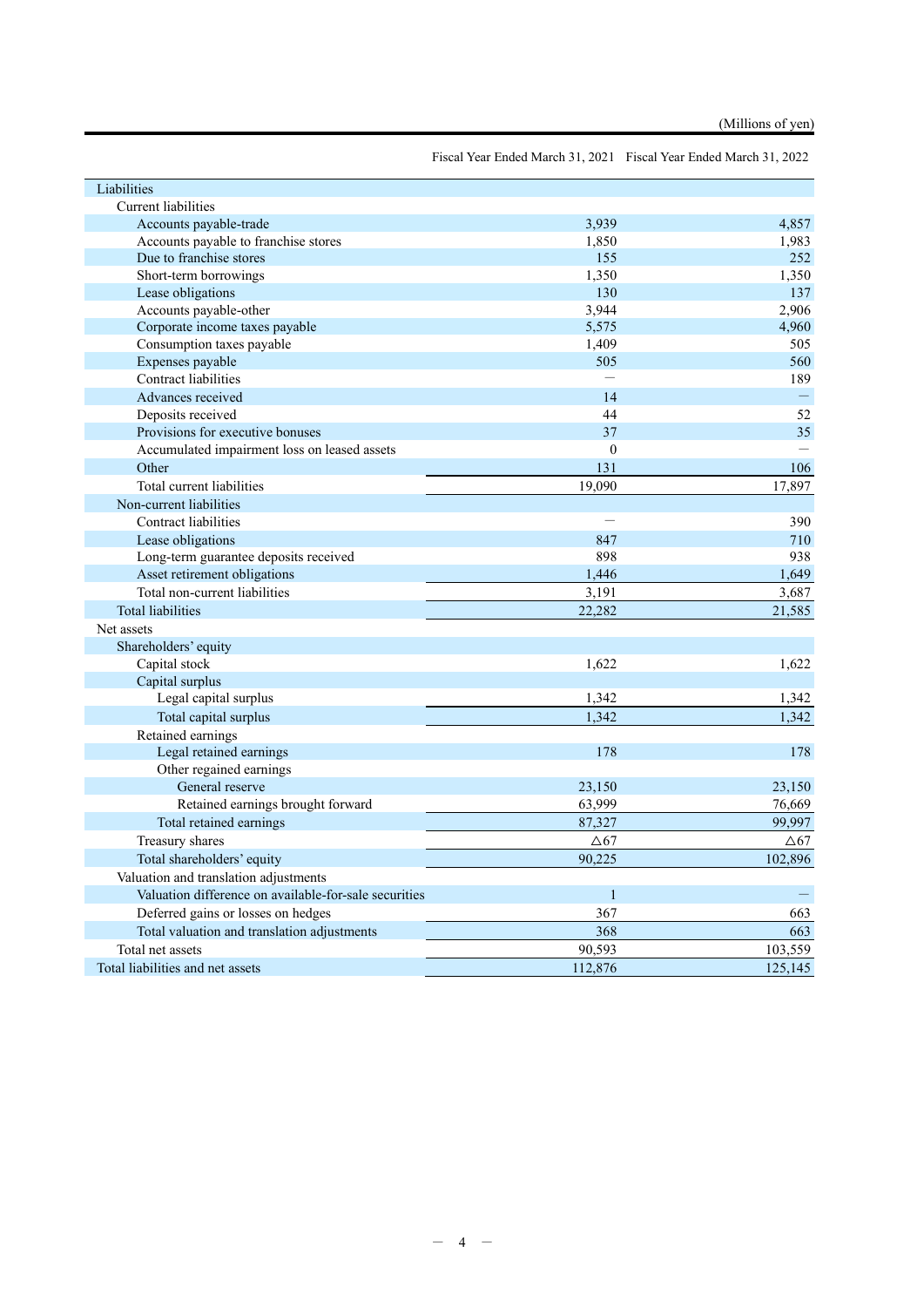#### (2) Statement of Income

### (Millions of yen)

| Previous Fiscal Year | Current Fiscal Year                                                   |
|----------------------|-----------------------------------------------------------------------|
|                      | $(April 1, 2020 - March 31, 2021)$ $(April 1, 2021 - March 31, 2022)$ |

| Operating revenue                            |                |                |
|----------------------------------------------|----------------|----------------|
| Income from franchise stores                 | 25,073         | 32,715         |
| Other operating revenue                      | 4,047          | 96             |
| Operating revenue                            | 29,121         | 32,812         |
| Net sales                                    | 76,694         | 83,452         |
| Total operating revenue                      | 105,815        | 116,264        |
| Cost of sales                                |                |                |
| Beginning goods                              | 13,660         | 14,077         |
| Cost of purchased goods                      | 64,472         | 71,387         |
| Total                                        | 78,132         | 85,464         |
| Ending goods                                 | 14,077         | 15,257         |
| Cost of sales                                | 64,055         | 70,207         |
| Adjusted operating profit before SG&A        | 41,760         | 46,056         |
| Selling, general and administrative expenses | 17,804         | 19,254         |
| Operating profit                             | 23,955         | 26,802         |
| Non-operating income                         |                |                |
| Interest income                              | 320            | 269            |
| Purchase discounts                           | 268            | 291            |
| Other                                        | 920            | 83             |
| Total non-operating income                   | 1,508          | 643            |
| Non-operating expenses                       |                |                |
| Interest expenses                            | 54             | 48             |
| Other                                        | $\mathbf{0}$   | $\overline{2}$ |
| Total non-operating expenses                 | 54             | 50             |
| Ordinary profit                              | 25,409         | 27,395         |
| Extraordinary income                         |                |                |
| Gain on sales of non-current assets          | 4              | $\overline{c}$ |
| Total extraordinary income                   | $\overline{4}$ | $\sqrt{2}$     |
| <b>Extraordinary</b> loss                    |                |                |
| Loss on retirement of non-current assets     | 13             | 47             |
| Impairment loss                              | 43             | 36             |
| Total extraordinary loss                     | 57             | 83             |
| Profit before income taxes                   | 25,356         | 27,313         |
| Income taxes-current                         | 8,358          | 8,896          |
| Income taxes-deferred                        | $\triangle$ 41 | 113            |
| Total corporate income taxes                 | 8,316          | 9,010          |
| Net income                                   | 17.039         | 18,303         |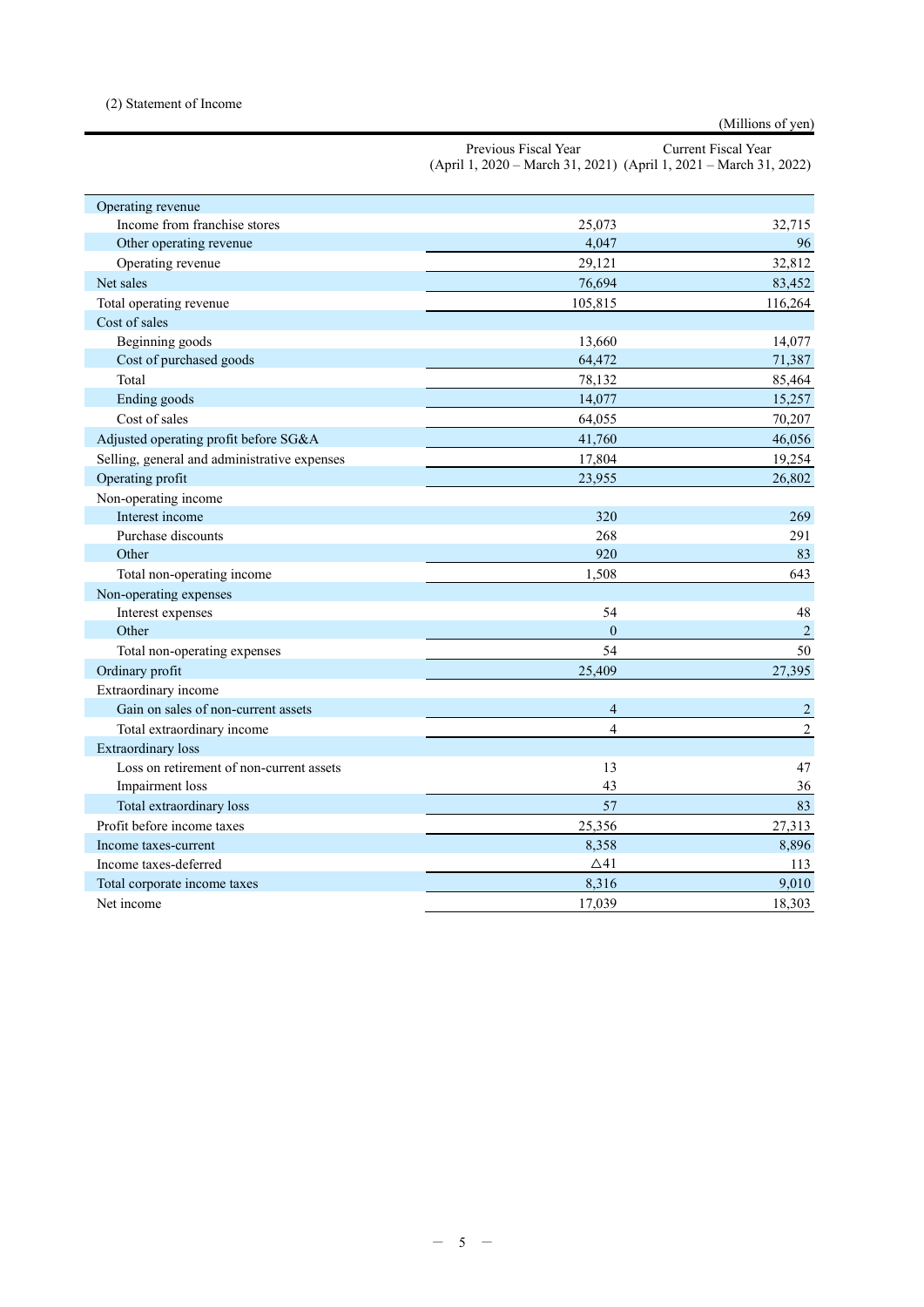#### (3) Statement of Changes in Shareholders' Equity

#### Previous Fiscal Year (April 1, 2020 – March 31, 2021)

|                                                                                      |                      |                 |                                        |                               |                         |                                         |                      |                          | (Millions of yen)      |
|--------------------------------------------------------------------------------------|----------------------|-----------------|----------------------------------------|-------------------------------|-------------------------|-----------------------------------------|----------------------|--------------------------|------------------------|
|                                                                                      | Shareholders' equity |                 |                                        |                               |                         |                                         |                      |                          |                        |
|                                                                                      |                      | Capital surplus |                                        | Retained earnings             |                         |                                         |                      |                          |                        |
|                                                                                      | Capital stock        |                 | Legal capital Total capital<br>surplus | Legal<br>regained<br>earnings | Other retained earnings |                                         | Total                | Treasury                 | Total<br>shareholders' |
|                                                                                      |                      | surplus         |                                        |                               | General<br>reserve      | Retained<br>earnings<br>brought forward | regained<br>earnings | shares                   | equity                 |
| Balance at beginning of<br>current period                                            | 1,622                | 1,342           | 1,342                                  | 178                           | 23,150                  | 51,039                                  | 74,368               | $\Delta$ 66              | 77,266                 |
| Cumulative effect of<br>changed accounting<br>policy                                 |                      |                 |                                        |                               |                         |                                         |                      |                          |                        |
| Balance at beginning of<br>current period reflecting<br>changed accounting<br>policy | 1,622                | 1,342           | 1,342                                  | 178                           | 23,150                  | 51,039                                  | 74,368               | $\Delta 66$              | 77,266                 |
| Changes of items during<br>period                                                    |                      |                 |                                        |                               |                         |                                         |                      |                          |                        |
| Dividends of surplus                                                                 |                      |                 |                                        |                               |                         | $\triangle 4,080$                       | $\triangle 4,080$    |                          | $\triangle 4,080$      |
| Net income                                                                           |                      |                 |                                        |                               |                         | 17,039                                  | 17,039               |                          | 17,039                 |
| Acquisition of<br>treasury shares                                                    |                      |                 |                                        |                               |                         |                                         |                      | $\triangle$ <sup>0</sup> | $\triangle 0$          |
| Net changes of items<br>during period other<br>than shareholders'<br>equity          |                      |                 |                                        |                               |                         |                                         |                      |                          |                        |
| Total changes of items<br>during period                                              | -                    |                 |                                        | -                             |                         | 12,959                                  | 12,959               | $\triangle$ <sup>0</sup> | 12,958                 |
| Balance at end of<br>current period                                                  | 1,622                | 1,342           | 1,342                                  | 178                           | 23,150                  | 63,999                                  | 87,327               | $\Delta 67$              | 90,225                 |

|                                                                                   | Valuation and translation adjustments       |                                             |                                             |                          |
|-----------------------------------------------------------------------------------|---------------------------------------------|---------------------------------------------|---------------------------------------------|--------------------------|
|                                                                                   | Valuation and<br>translation<br>adjustments | Valuation and<br>translation<br>adjustments | Valuation and<br>translation<br>adjustments | Total net assets         |
| Balance at beginning of<br>current period                                         |                                             | 235                                         | 236                                         | 77,503                   |
| Cumulative effect of<br>changed accounting policy                                 |                                             |                                             |                                             |                          |
| Balance at beginning of<br>current period reflecting<br>changed accounting policy |                                             | 235                                         | 236                                         | 77,503                   |
| Changes of items during<br>period                                                 |                                             |                                             |                                             |                          |
| Dividends of surplus                                                              |                                             |                                             |                                             | $\triangle$ 4,080        |
| Net income                                                                        |                                             |                                             |                                             | 17,039                   |
| Acquisition of treasury<br>shares                                                 |                                             |                                             |                                             | $\triangle$ <sup>0</sup> |
| Net changes of items<br>during period other than<br>shareholders' equity          | 0                                           | 131                                         | 131                                         | 131                      |
| Total changes of items<br>during period                                           | $\theta$                                    | 131                                         | 131                                         | 13,090                   |
| Balance at end of current<br>period                                               |                                             | 367                                         | 368                                         | 90,593                   |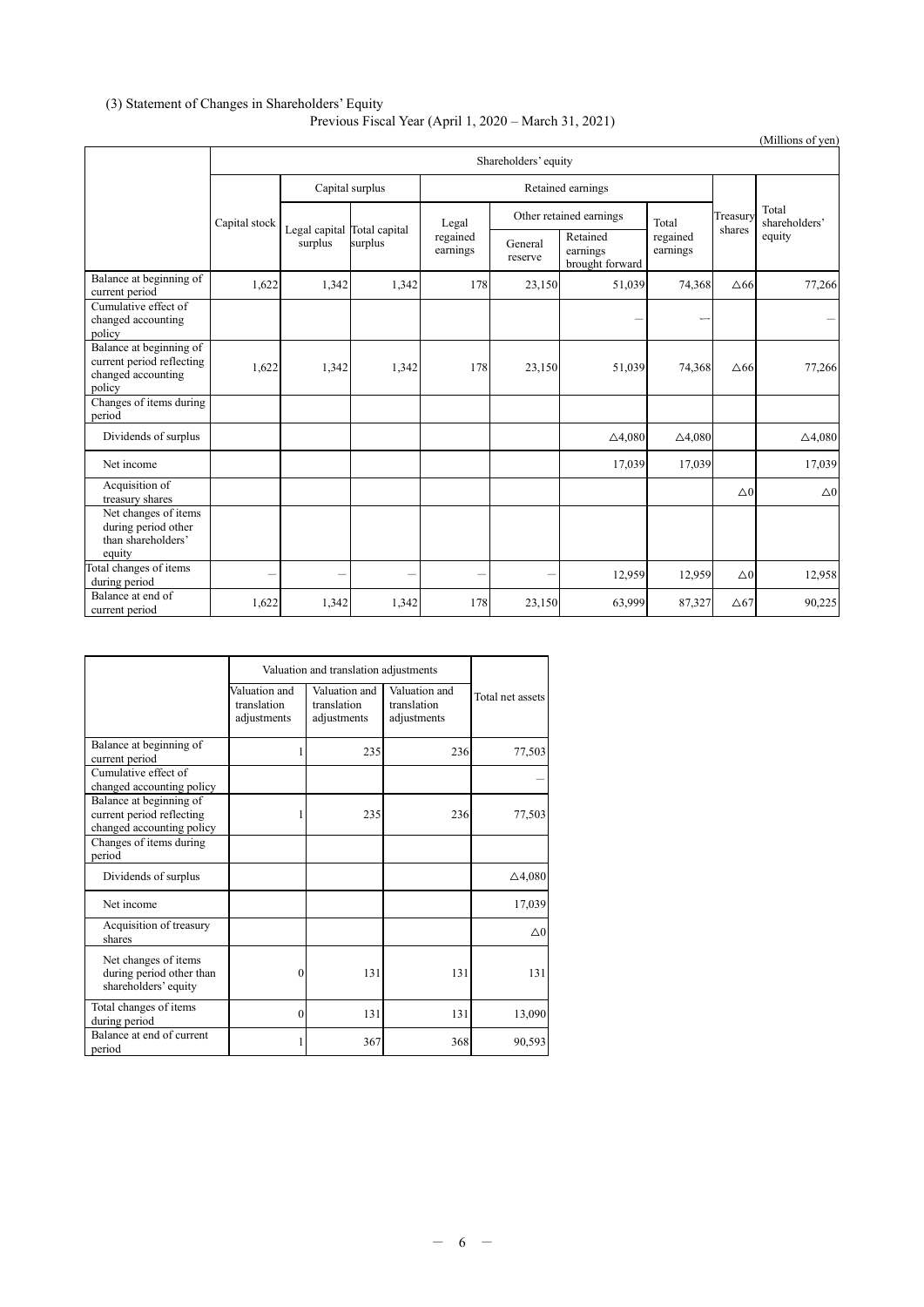## Current Fiscal Year (April 1, 2021 – March 31, 2022)

|                                                                                   |                      |                                        |         |                               |                         |                                      |                      |             | (Millions of yen)      |
|-----------------------------------------------------------------------------------|----------------------|----------------------------------------|---------|-------------------------------|-------------------------|--------------------------------------|----------------------|-------------|------------------------|
|                                                                                   | Shareholders' equity |                                        |         |                               |                         |                                      |                      |             |                        |
|                                                                                   |                      | Capital surplus                        |         | Retained earnings             |                         |                                      |                      |             |                        |
|                                                                                   | Capital stock        | Legal capital Total capital<br>surplus | surplus | Legal<br>regained<br>earnings | Other retained earnings |                                      | Total                | Treasury    | Total<br>shareholders' |
|                                                                                   |                      |                                        |         |                               | General<br>reserve      | Retained earnings<br>brought forward | regained<br>earnings | shares      | equity                 |
| Balance at beginning of<br>current period                                         | 1,622                | 1,342                                  | 1,342   | 178                           | 23,150                  | 63,999                               | 87,327               | $\Delta$ 67 | 90,225                 |
| Cumulative effect of<br>changed accounting policy                                 |                      |                                        |         |                               |                         | $\triangle$ 410                      | $\triangle$ 410      |             | $\triangle$ 410        |
| Balance at beginning of<br>current period reflecting<br>changed accounting policy | 1,622                | 1,342                                  | 1,342   | 178                           | 23,150                  | 63,588                               | 86.917               | $\Delta$ 67 | 89,815                 |
| Changes of items during<br>period                                                 |                      |                                        |         |                               |                         |                                      |                      |             |                        |
| Dividends of surplus                                                              |                      |                                        |         |                               |                         | $\triangle$ 5,223                    | $\triangle$ 5,223    |             | $\triangle$ 5,223      |
| Net income                                                                        |                      |                                        |         |                               |                         | 18,303                               | 18,303               |             | 18,303                 |
| Acquisition of treasury<br>shares                                                 |                      |                                        |         |                               |                         |                                      |                      | -           |                        |
| Net changes of items<br>during period other than<br>shareholders' equity          |                      |                                        |         |                               |                         |                                      |                      |             |                        |
| Total changes of items<br>during period                                           |                      | -                                      |         | -                             |                         | 13,080                               | 13,080               | -           | 13,080                 |
| Balance at end of current<br>period                                               | 1,622                | 1,342                                  | 1,342   | 178                           | 23,150                  | 76,669                               | 99,997               | $\Delta$ 67 | 102,896                |

|                                                                                      | Valuation and translation adjustments       |                                             |                                             |                   |
|--------------------------------------------------------------------------------------|---------------------------------------------|---------------------------------------------|---------------------------------------------|-------------------|
|                                                                                      | Valuation and<br>translation<br>adjustments | Valuation and<br>translation<br>adjustments | Valuation and<br>translation<br>adjustments | Total net assets  |
| Balance at beginning of<br>current period                                            | 1                                           | 367                                         | 368                                         | 90,593            |
| Cumulative effect of<br>changed accounting<br>policy                                 |                                             |                                             |                                             | $\triangle$ 410   |
| Balance at beginning of<br>current period reflecting<br>changed accounting<br>policy | 1                                           | 367                                         | 368                                         | 90,183            |
| Changes of items during<br>period                                                    |                                             |                                             |                                             |                   |
| Dividends of surplus                                                                 |                                             |                                             |                                             | $\triangle$ 5,223 |
| Net income                                                                           |                                             |                                             |                                             | 18,303            |
| Acquisition of<br>treasury shares                                                    |                                             |                                             |                                             |                   |
| Net changes of items<br>during period other<br>than shareholders'<br>equity          | $\triangle$ 1                               | 296                                         | 295                                         | 295               |
| Total changes of items<br>during period                                              | $\triangle$ 1                               | 296                                         | 295                                         | 13,376            |
| Balance at end of<br>current period                                                  |                                             | 663                                         | 663                                         | 103,559           |